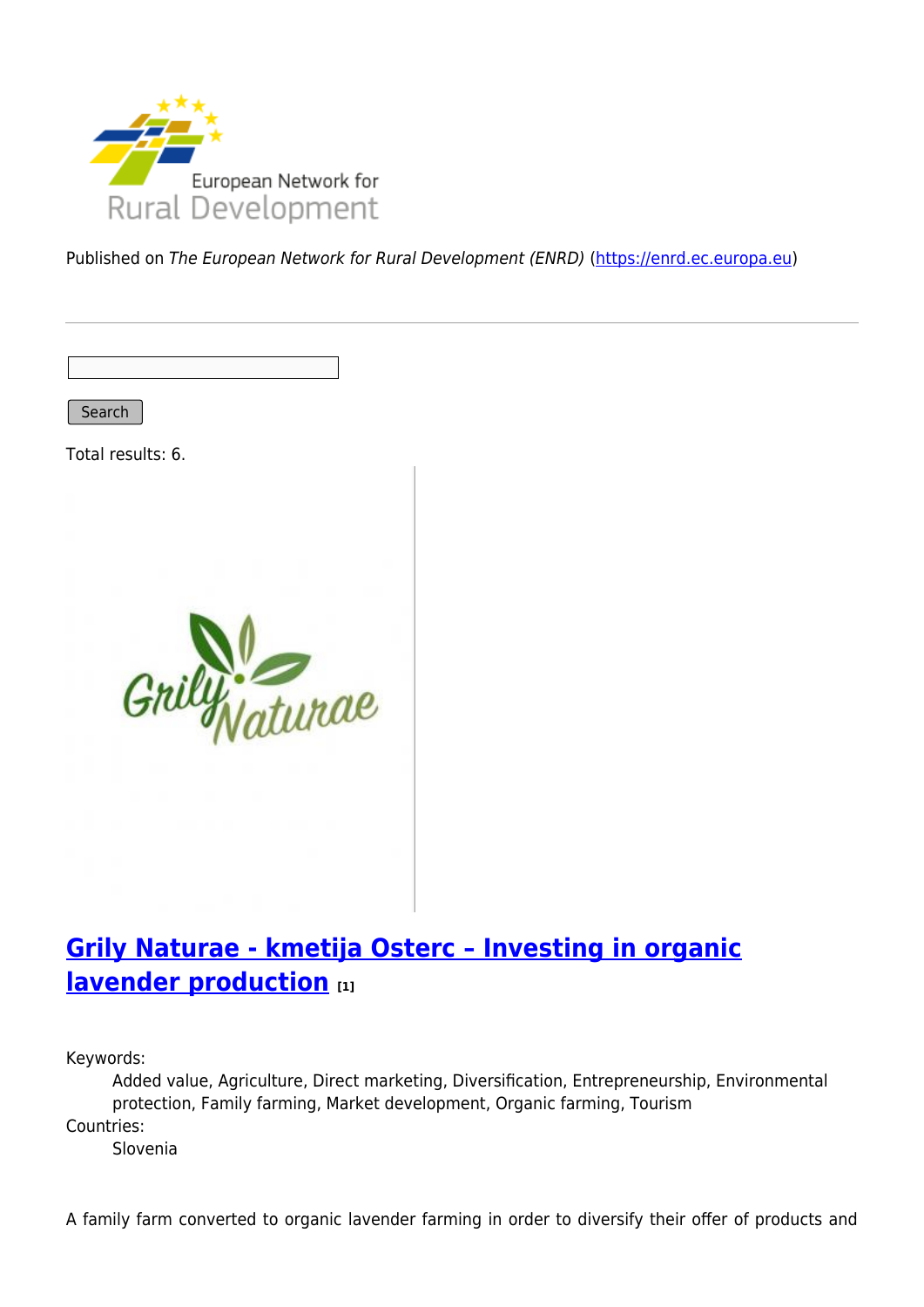services in an environmentally sustainable way.



## **[Medved Farm – Investing in soil conservation practices](https://enrd.ec.europa.eu/projects-practice/medved-farm-investing-soil-conservation-practices_en) [2]**

Keywords:

Agriculture, Biodiversity, Climate change adaptation, Competitiveness, Energy efficiency, Environmental sustainability, Sustainability

Countries:

Slovenia

A family farm invested in soil conservation practices to increase its capacity to store water and its microbial biomass activity.



**[Hiša vin Kokol \(Rebirth of vine / grapes\)](https://enrd.ec.europa.eu/projects-practice/hisa-vin-kokol-rebirth-vine-grapes_en) [3]**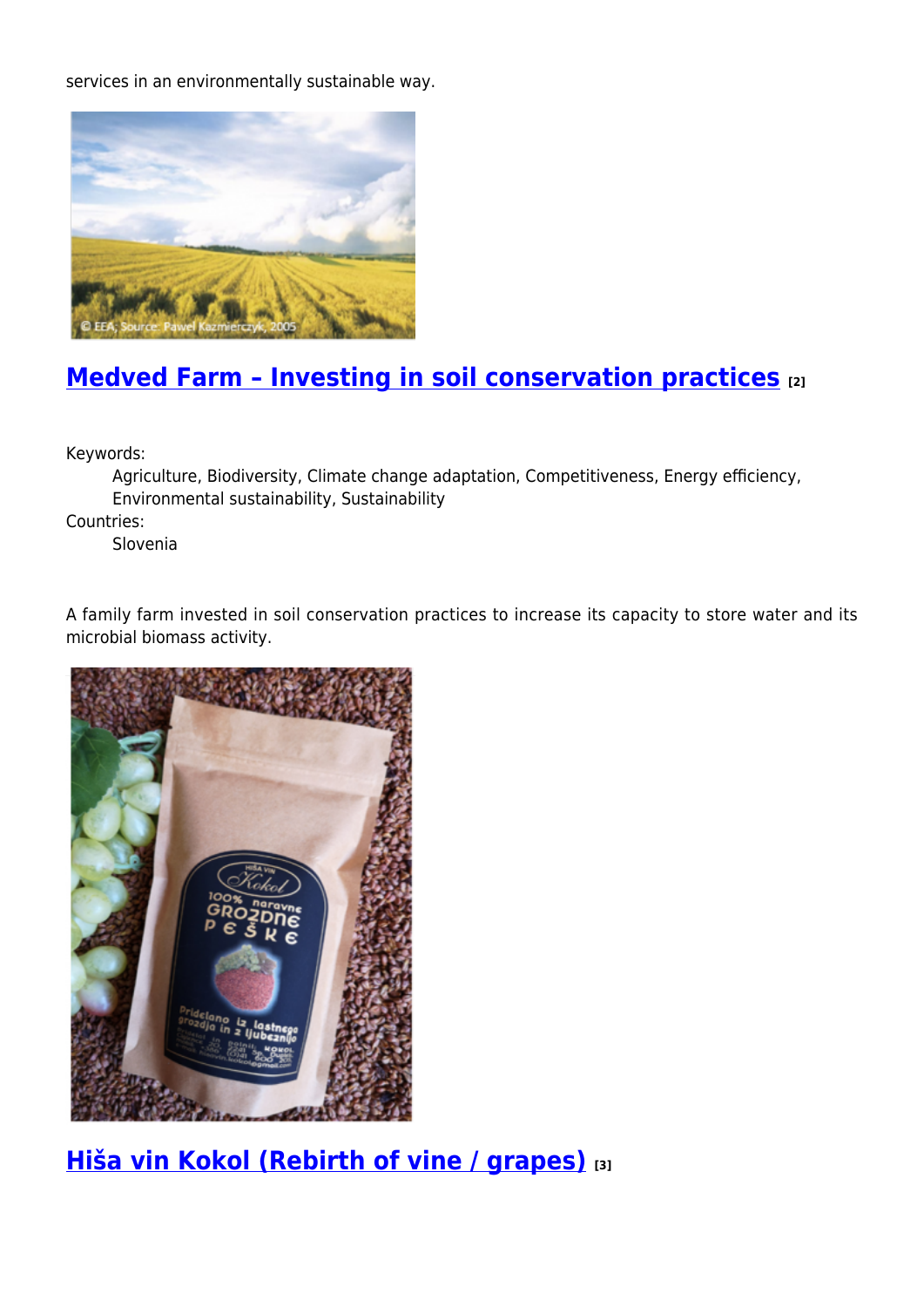#### Keywords:

Added value, Agriculture, Bioeconomy, Entrepreneurship, Environmental sustainability, Product quality, Rural Inspiration Awards: nominees

Countries:

Slovenia

The project took nature-friendly vine cultivation on a family farm a step further to develop zero-waste processing methods that valorise all by-products of grapes in a sustainable and fully circular way. The resulting seeds, oil and flour have proved very popular with customers.



# **[The Černelič Biodynamic Farm](https://enrd.ec.europa.eu/projects-practice/cernelic-biodynamic-farm-0_en) [4]**

Keywords:

Agriculture, Biodiversity, Environmental sustainability, Organic farming, Product quality, Rural Inspiration Awards: nominees, Soil management

Countries:

Slovenia

Organic and biodynamic farms cooperate to jointly acquire conservation tillage equipment (subsoilers and no till seeding machine) to enhance soil quality, reduce pollution and maximise their soil's capacity to act as a carbon sink





#### **[Sustainable cultivation of olive trees and innovative](https://enrd.ec.europa.eu/projects-practice/sustainable-cultivation-olive-trees-and-innovative-extraction-olive-oil_en)**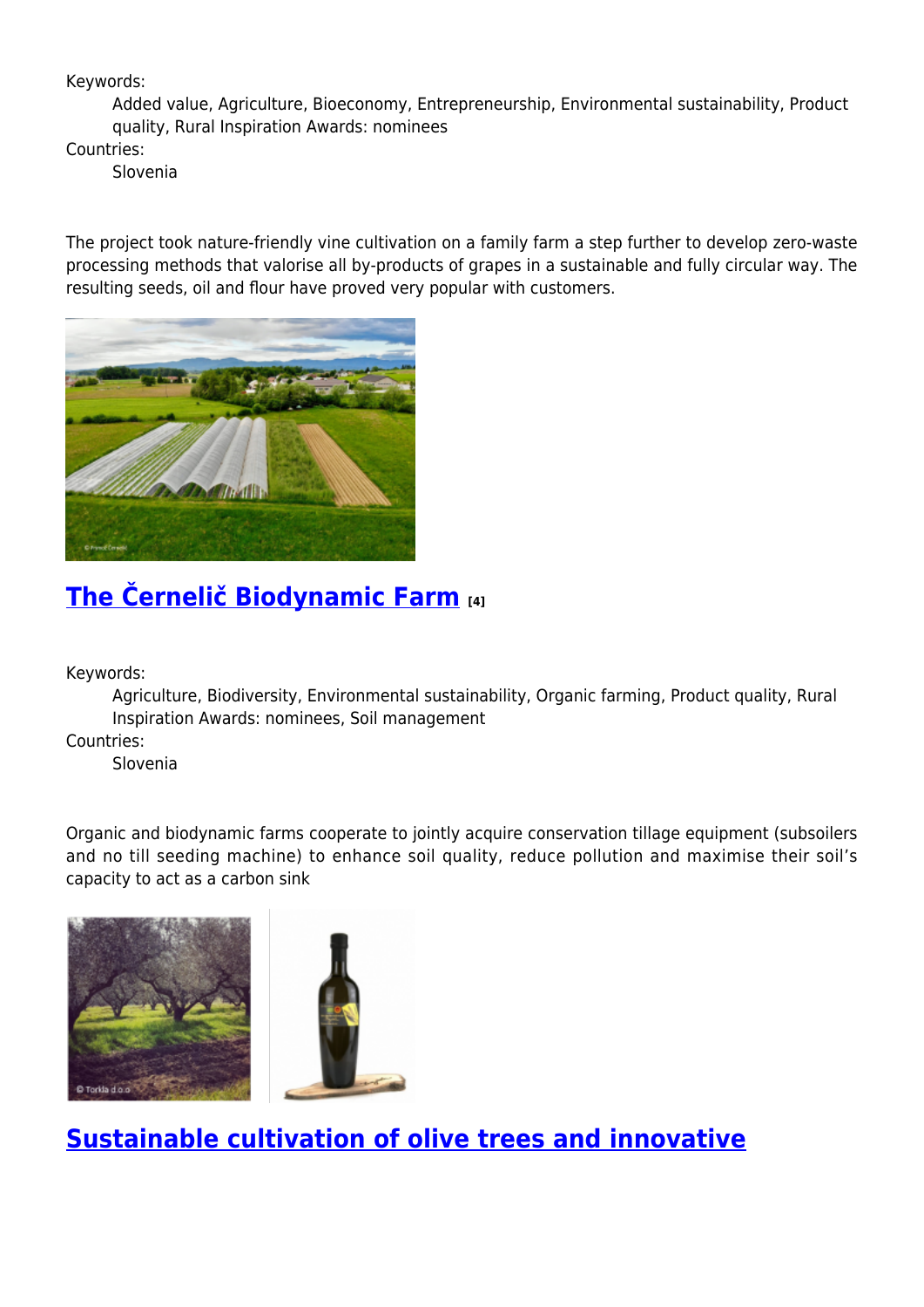#### **[extraction of olive oil](https://enrd.ec.europa.eu/projects-practice/sustainable-cultivation-olive-trees-and-innovative-extraction-olive-oil_en) [5]**

Keywords:

Agriculture, Biodiversity, Entrepreneurship, Environmental sustainability, Innovation, Organic farming, Product quality

Countries:

Slovenia

An example of sustainable cultivation of olive trees and extraction of olive oil using innovative ultrasound techniques.



### **[Janez Smrtnik's farm – Mountain farming using indigenous](https://enrd.ec.europa.eu/projects-practice/janez-smrtniks-farm-mountain-farming-using-indigenous-breeds_en) [breeds](https://enrd.ec.europa.eu/projects-practice/janez-smrtniks-farm-mountain-farming-using-indigenous-breeds_en) [6]**

Keywords:

Animal husbandry, Biodiversity, Diversification, Environmental protection, Mountain area, Product quality, Sustainability

Countries:

Slovenia

An organic mountain farm uses indigenous breeds to produce high-quality meat, while preserving the local environment and genetic resources.

#### **Source URL:**

https://enrd.ec.europa.eu/projects-practice/\_en?project\_keywords\_filter=19753&amp%3Bamp%3Bproject\_country=All &amp%3Bamp%3Bfield\_enrd\_prj\_measure\_tid=All&amp%3Bamp%3Bfield\_enrd\_prj\_focus\_area\_tid=All&amp%3Bamp %3Bf%5B0%5D=sm\_enrd\_eu\_countries%3AUnited%20Kingdom&amp%3Bf%5B0%5D=im\_field\_enrd\_prj\_keywords%3A 20469&f%5B0%5D=im\_field\_enrd\_prj\_keywords%3A19756&f%5B1%5D=im\_field\_enrd\_prj\_keywords%3A19733&f%5B 2%5D=im\_field\_enrd\_prj\_keywords%3A20472&f%5B3%5D=im\_field\_enrd\_prj\_measure%3A17101&f%5B4%5D=im\_fiel d\_enrd\_prj\_keywords%3A19751&f%5B5%5D=im\_field\_enrd\_prj\_keywords%3A20629&f%5B6%5D=im\_field\_enrd\_prj\_fo cus\_area%3A17119&f%5B7%5D=im\_field\_enrd\_prj\_keywords%3A20461&f%5B8%5D=im\_field\_enrd\_prj\_keywords%3A 19763&f%5B9%5D=sm\_enrd\_eu\_countries%3ASlovenia&f%5B10%5D=im\_field\_enrd\_prj\_keywords%3A19746&f%5B11 %5D=im\_field\_enrd\_prj\_measure%3A17102&f%5B12%5D=im\_field\_enrd\_prj\_keywords%3A19748